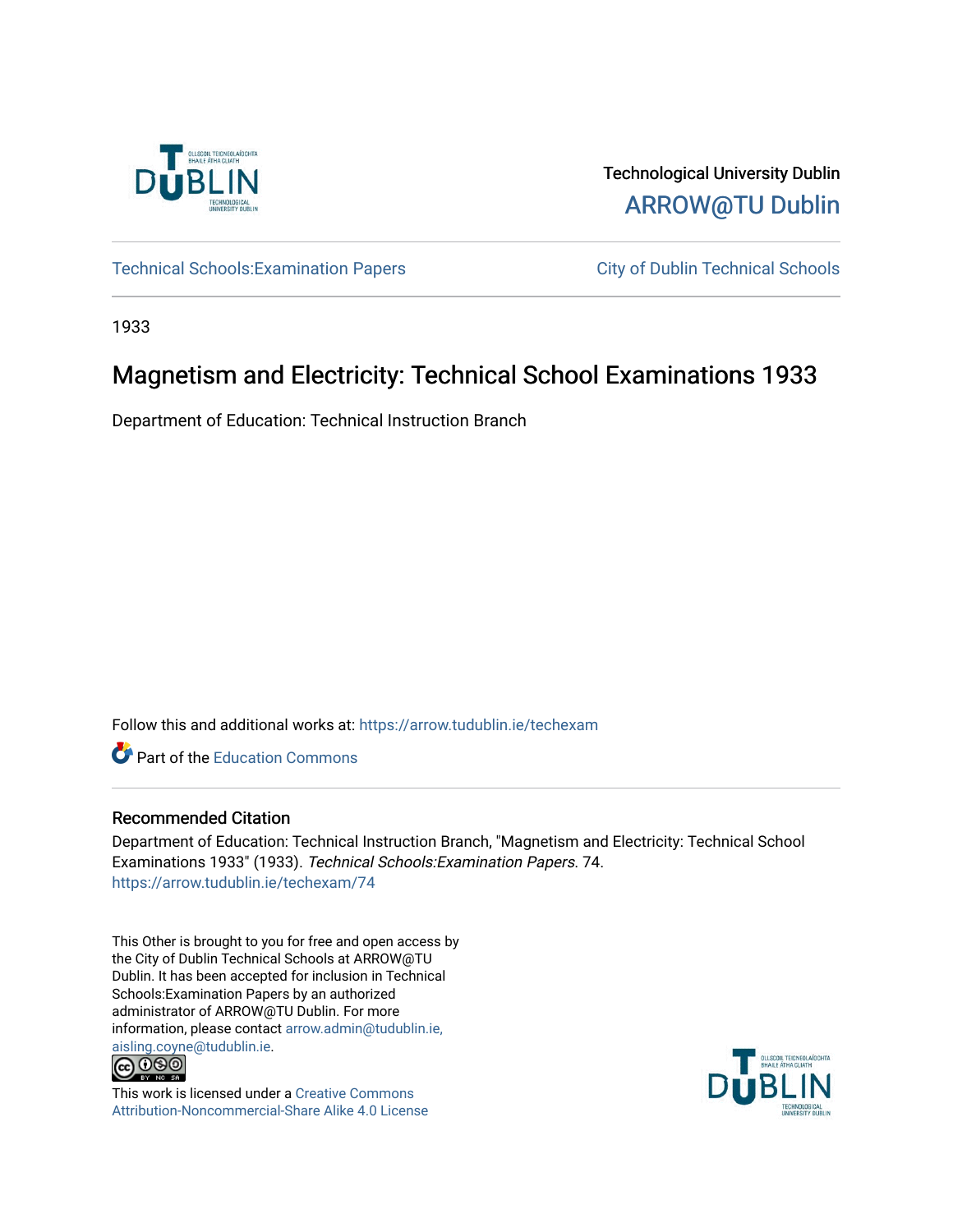#### AN ROINN OIDEACHAIS (Department of Education).

#### BRAINSE AN CHEARD-OIDEACHAIS (Technical Instruction Branch).

#### SPECIAL EXAMINATIONS FOR POST OFFICE **EMPLOYEES.**

#### 1933.

#### MAGNETISM AND ELECTRICITY.

Monday, May 8th-7 to 10 p.m.

Examiner-J. D. FERGUSON, ESQ., B.SC. (Eng.), A.M.I.E.E., M.A.I.E.E., M.I.R.E.

Co-Examiner-J. P. HACKETT, ESQ., B.E., A.R.C.SC.I.

#### GENERAL INSTRUCTIONS.

You are carefully to enter on the Answer Book and Envelope supplied your Examination Number and the subject of examination, but you are not to write your name on either. No credit will be given for any Answer Book upon which your name is written, or upon which your Examination Number is not written.

You must not have with you any book, notes, or scribblingpaper.

You are not allowed to write or make any marks upon your paper of questions.

You must not, under any circumstances whatever, speak to or communicate with another candidate : and no explanation of the subject of the examination may be asked for or given.

You must remain seated until your answer book has been taken up, and then leave the examination-room quietly. You will not be permitted to leave before the expiration of twenty minutes from the commencement of the examination, and will not be re-admitted after having once left the room.

If you break any of these rules, or use any unfair means, you are liable to be dismissed from the examination, and your examination may be cancelled by the Department.

Three hours are allowed for this paper. Answer books, unless previously given up, will be collected at 10 p.m.

 $(120)$